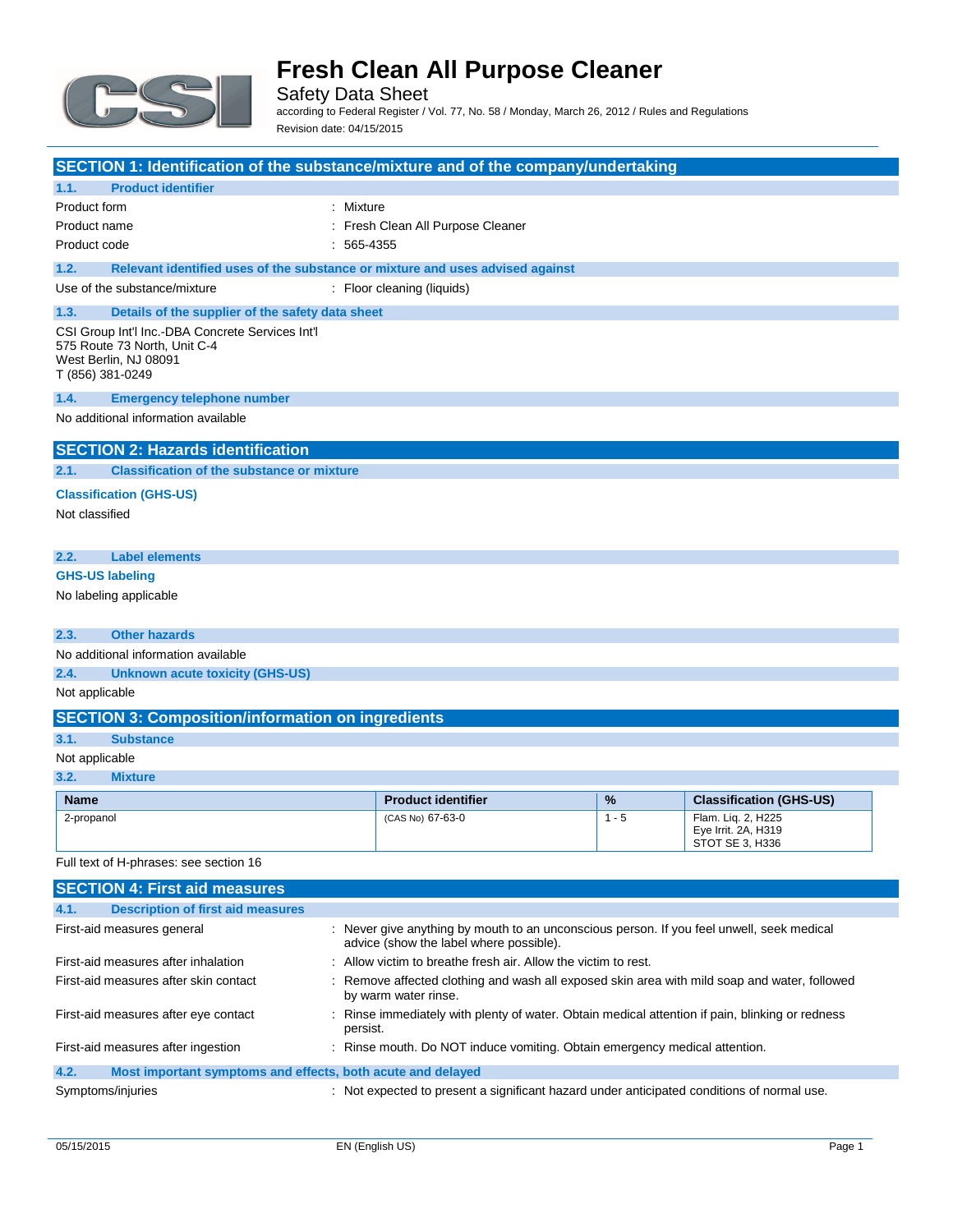Safety Data Sheet

according to Federal Register / Vol. 77, No. 58 / Monday, March 26, 2012 / Rules and Regulations

| 4.3.                                                      | Indication of any immediate medical attention and special treatment needed                              |                                                                                                                                                                                                      |  |
|-----------------------------------------------------------|---------------------------------------------------------------------------------------------------------|------------------------------------------------------------------------------------------------------------------------------------------------------------------------------------------------------|--|
| No additional information available                       |                                                                                                         |                                                                                                                                                                                                      |  |
| <b>SECTION 5: Firefighting measures</b>                   |                                                                                                         |                                                                                                                                                                                                      |  |
| <b>Extinguishing media</b><br>5.1.                        |                                                                                                         |                                                                                                                                                                                                      |  |
| Suitable extinguishing media                              |                                                                                                         | : Foam. Dry powder. Carbon dioxide. Water spray. Sand.                                                                                                                                               |  |
| Unsuitable extinguishing media                            | : Do not use a heavy water stream.                                                                      |                                                                                                                                                                                                      |  |
| 5.2.                                                      | Special hazards arising from the substance or mixture                                                   |                                                                                                                                                                                                      |  |
| No additional information available                       |                                                                                                         |                                                                                                                                                                                                      |  |
| 5.3.<br><b>Advice for firefighters</b>                    |                                                                                                         |                                                                                                                                                                                                      |  |
| Firefighting instructions                                 |                                                                                                         | : Use water spray or fog for cooling exposed containers. Exercise caution when fighting any                                                                                                          |  |
|                                                           |                                                                                                         | chemical fire. Prevent fire-fighting water from entering environment.                                                                                                                                |  |
| Protection during firefighting                            |                                                                                                         | : Do not enter fire area without proper protective equipment, including respiratory protection.                                                                                                      |  |
| <b>SECTION 6: Accidental release measures</b>             |                                                                                                         |                                                                                                                                                                                                      |  |
| 6.1.                                                      | Personal precautions, protective equipment and emergency procedures                                     |                                                                                                                                                                                                      |  |
| 6.1.1.<br>For non-emergency personnel                     |                                                                                                         |                                                                                                                                                                                                      |  |
| Emergency procedures                                      | : Evacuate unnecessary personnel.                                                                       |                                                                                                                                                                                                      |  |
| 6.1.2.<br>For emergency responders                        |                                                                                                         |                                                                                                                                                                                                      |  |
| Protective equipment                                      | Equip cleanup crew with proper protection.                                                              |                                                                                                                                                                                                      |  |
| Emergency procedures                                      | : Ventilate area.                                                                                       |                                                                                                                                                                                                      |  |
| 6.2.<br><b>Environmental precautions</b>                  |                                                                                                         |                                                                                                                                                                                                      |  |
|                                                           | Prevent entry to sewers and public waters. Notify authorities if liquid enters sewers or public waters. |                                                                                                                                                                                                      |  |
| 6.3.                                                      | Methods and material for containment and cleaning up                                                    |                                                                                                                                                                                                      |  |
| Methods for cleaning up                                   |                                                                                                         | : Soak up spills with inert solids, such as clay or diatomaceous earth as soon as possible. Collect                                                                                                  |  |
|                                                           | spillage. Store away from other materials.                                                              |                                                                                                                                                                                                      |  |
| 6.4.<br><b>Reference to other sections</b>                |                                                                                                         |                                                                                                                                                                                                      |  |
| See Heading 8. Exposure controls and personal protection. |                                                                                                         |                                                                                                                                                                                                      |  |
| <b>SECTION 7: Handling and storage</b>                    |                                                                                                         |                                                                                                                                                                                                      |  |
| <b>Precautions for safe handling</b><br>7.1.              |                                                                                                         |                                                                                                                                                                                                      |  |
| Precautions for safe handling                             | of vapor.                                                                                               | Wash hands and other exposed areas with mild soap and water before eating, drinking or<br>smoking and when leaving work. Provide good ventilation in process area to prevent formation               |  |
| 7.2.                                                      | Conditions for safe storage, including any incompatibilities                                            |                                                                                                                                                                                                      |  |
| Storage conditions                                        | use.                                                                                                    | : Keep only in the original container in a cool, well ventilated place away from heat, hot surfaces,<br>sparks, open flame and other ignition sources. No smoking. Keep container closed when not in |  |
| Incompatible products                                     |                                                                                                         | Strong bases. Strong acids.                                                                                                                                                                          |  |
| Incompatible materials                                    | Sources of ignition. Direct sunlight.                                                                   |                                                                                                                                                                                                      |  |
| <b>Specific end use(s)</b><br>7.3.                        |                                                                                                         |                                                                                                                                                                                                      |  |
| No additional information available                       |                                                                                                         |                                                                                                                                                                                                      |  |
| <b>SECTION 8: Exposure controls/personal protection</b>   |                                                                                                         |                                                                                                                                                                                                      |  |
| 8.1.<br><b>Control parameters</b>                         |                                                                                                         |                                                                                                                                                                                                      |  |
| Fresh Clean All Purpose Cleaner                           |                                                                                                         |                                                                                                                                                                                                      |  |
| <b>ACGIH</b><br>Not applicable                            |                                                                                                         |                                                                                                                                                                                                      |  |
| OSHA<br>Not applicable                                    |                                                                                                         |                                                                                                                                                                                                      |  |
| 2-propanol (67-63-0)                                      |                                                                                                         |                                                                                                                                                                                                      |  |
| <b>ACGIH</b>                                              | ACGIH TWA (ppm)                                                                                         | 200 ppm                                                                                                                                                                                              |  |
| <b>ACGIH</b>                                              | ACGIH STEL (ppm)                                                                                        | 200 ppm                                                                                                                                                                                              |  |
| <b>ACGIH</b>                                              | Remark (ACGIH)                                                                                          | Eye & URT irr; CNS impair                                                                                                                                                                            |  |
| <b>OSHA</b>                                               | OSHA PEL (TWA) (mg/m <sup>3</sup> )                                                                     | 980 mg/m <sup>3</sup>                                                                                                                                                                                |  |
|                                                           |                                                                                                         |                                                                                                                                                                                                      |  |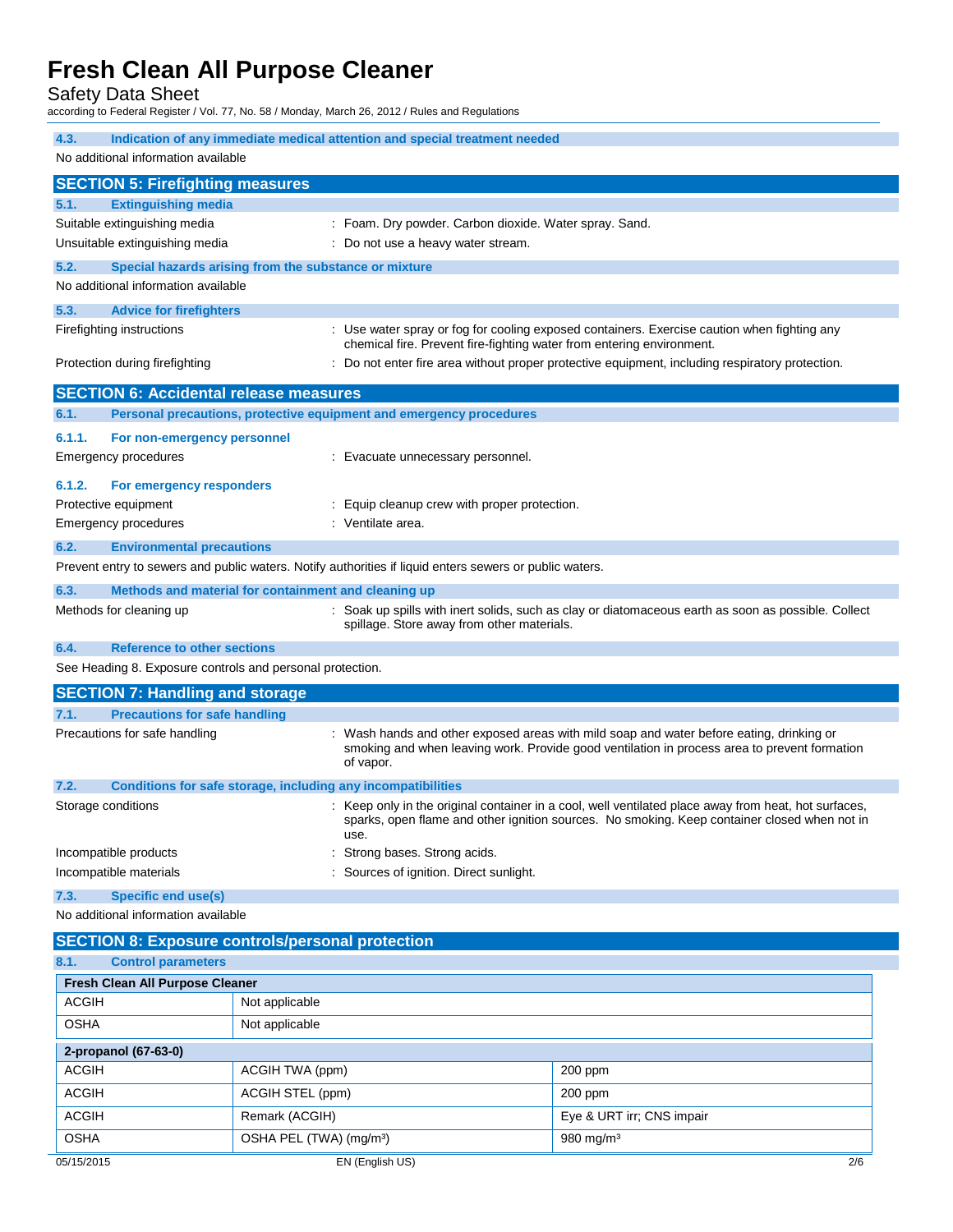Safety Data Sheet

according to Federal Register / Vol. 77, No. 58 / Monday, March 26, 2012 / Rules and Regulations

| <b>OSHA</b><br>OSHA PEL (TWA) (ppm)<br>400 ppm<br><b>Exposure controls</b><br>8.2.<br>Personal protective equipment<br>: Avoid all unnecessary exposure.<br>: Wear protective gloves/eye protection/face protection protective gloves.<br>Hand protection<br>Eye protection<br>: Chemical goggles or safety glasses.<br>Respiratory protection<br>: Wear appropriate mask.<br>Other information<br>: Do not eat, drink or smoke during use.<br><b>SECTION 9: Physical and chemical properties</b><br>Information on basic physical and chemical properties<br>9.1.<br>Physical state<br>: Liquid<br>Color<br>: light green<br>Odor<br>$:$ mint<br>Odor threshold<br>No data available<br>$: 8 - 9$<br>рH<br>: No data available<br>Melting point<br>Freezing point<br>: No data available<br>: 212 - 220 $\degree$ F<br>Boiling point<br>: ≥ 200 °F<br>Flash point<br>Relative evaporation rate (butyl acetate=1)<br>: No data available<br>Flammability (solid, gas)<br>: No data available<br>No data available<br><b>Explosion limits</b><br>: No data available<br><b>Explosive properties</b><br>Oxidizing properties<br>: No data available<br>: No data available<br>Vapor pressure<br>: 1.031<br>Relative density<br>Relative vapor density at 20 °C<br>Same as water<br>Solubility<br>Soluble in water.<br>Water: Solubility in water of component(s) of the mixture :<br>• • • • 44.45 g/100ml • : > 1000 g/l • 103 g/100ml • : 42 g/100ml • : 66 g/100ml<br>Log Pow<br>No data available<br>Log Kow<br>No data available<br>: No data available<br>Auto-ignition temperature<br>: No data available<br>Decomposition temperature<br>Viscosity<br>: No data available<br>No data available<br>Viscosity, kinematic<br>: No data available<br>Viscosity, dynamic | 2-propanol (67-63-0) |  |
|---------------------------------------------------------------------------------------------------------------------------------------------------------------------------------------------------------------------------------------------------------------------------------------------------------------------------------------------------------------------------------------------------------------------------------------------------------------------------------------------------------------------------------------------------------------------------------------------------------------------------------------------------------------------------------------------------------------------------------------------------------------------------------------------------------------------------------------------------------------------------------------------------------------------------------------------------------------------------------------------------------------------------------------------------------------------------------------------------------------------------------------------------------------------------------------------------------------------------------------------------------------------------------------------------------------------------------------------------------------------------------------------------------------------------------------------------------------------------------------------------------------------------------------------------------------------------------------------------------------------------------------------------------------------------------------------------------------------------------------------------------------------------|----------------------|--|
|                                                                                                                                                                                                                                                                                                                                                                                                                                                                                                                                                                                                                                                                                                                                                                                                                                                                                                                                                                                                                                                                                                                                                                                                                                                                                                                                                                                                                                                                                                                                                                                                                                                                                                                                                                           |                      |  |
|                                                                                                                                                                                                                                                                                                                                                                                                                                                                                                                                                                                                                                                                                                                                                                                                                                                                                                                                                                                                                                                                                                                                                                                                                                                                                                                                                                                                                                                                                                                                                                                                                                                                                                                                                                           |                      |  |
|                                                                                                                                                                                                                                                                                                                                                                                                                                                                                                                                                                                                                                                                                                                                                                                                                                                                                                                                                                                                                                                                                                                                                                                                                                                                                                                                                                                                                                                                                                                                                                                                                                                                                                                                                                           |                      |  |
|                                                                                                                                                                                                                                                                                                                                                                                                                                                                                                                                                                                                                                                                                                                                                                                                                                                                                                                                                                                                                                                                                                                                                                                                                                                                                                                                                                                                                                                                                                                                                                                                                                                                                                                                                                           |                      |  |
|                                                                                                                                                                                                                                                                                                                                                                                                                                                                                                                                                                                                                                                                                                                                                                                                                                                                                                                                                                                                                                                                                                                                                                                                                                                                                                                                                                                                                                                                                                                                                                                                                                                                                                                                                                           |                      |  |
|                                                                                                                                                                                                                                                                                                                                                                                                                                                                                                                                                                                                                                                                                                                                                                                                                                                                                                                                                                                                                                                                                                                                                                                                                                                                                                                                                                                                                                                                                                                                                                                                                                                                                                                                                                           |                      |  |
|                                                                                                                                                                                                                                                                                                                                                                                                                                                                                                                                                                                                                                                                                                                                                                                                                                                                                                                                                                                                                                                                                                                                                                                                                                                                                                                                                                                                                                                                                                                                                                                                                                                                                                                                                                           |                      |  |
|                                                                                                                                                                                                                                                                                                                                                                                                                                                                                                                                                                                                                                                                                                                                                                                                                                                                                                                                                                                                                                                                                                                                                                                                                                                                                                                                                                                                                                                                                                                                                                                                                                                                                                                                                                           |                      |  |
|                                                                                                                                                                                                                                                                                                                                                                                                                                                                                                                                                                                                                                                                                                                                                                                                                                                                                                                                                                                                                                                                                                                                                                                                                                                                                                                                                                                                                                                                                                                                                                                                                                                                                                                                                                           |                      |  |
|                                                                                                                                                                                                                                                                                                                                                                                                                                                                                                                                                                                                                                                                                                                                                                                                                                                                                                                                                                                                                                                                                                                                                                                                                                                                                                                                                                                                                                                                                                                                                                                                                                                                                                                                                                           |                      |  |
|                                                                                                                                                                                                                                                                                                                                                                                                                                                                                                                                                                                                                                                                                                                                                                                                                                                                                                                                                                                                                                                                                                                                                                                                                                                                                                                                                                                                                                                                                                                                                                                                                                                                                                                                                                           |                      |  |
|                                                                                                                                                                                                                                                                                                                                                                                                                                                                                                                                                                                                                                                                                                                                                                                                                                                                                                                                                                                                                                                                                                                                                                                                                                                                                                                                                                                                                                                                                                                                                                                                                                                                                                                                                                           |                      |  |
|                                                                                                                                                                                                                                                                                                                                                                                                                                                                                                                                                                                                                                                                                                                                                                                                                                                                                                                                                                                                                                                                                                                                                                                                                                                                                                                                                                                                                                                                                                                                                                                                                                                                                                                                                                           |                      |  |
|                                                                                                                                                                                                                                                                                                                                                                                                                                                                                                                                                                                                                                                                                                                                                                                                                                                                                                                                                                                                                                                                                                                                                                                                                                                                                                                                                                                                                                                                                                                                                                                                                                                                                                                                                                           |                      |  |
|                                                                                                                                                                                                                                                                                                                                                                                                                                                                                                                                                                                                                                                                                                                                                                                                                                                                                                                                                                                                                                                                                                                                                                                                                                                                                                                                                                                                                                                                                                                                                                                                                                                                                                                                                                           |                      |  |
|                                                                                                                                                                                                                                                                                                                                                                                                                                                                                                                                                                                                                                                                                                                                                                                                                                                                                                                                                                                                                                                                                                                                                                                                                                                                                                                                                                                                                                                                                                                                                                                                                                                                                                                                                                           |                      |  |
|                                                                                                                                                                                                                                                                                                                                                                                                                                                                                                                                                                                                                                                                                                                                                                                                                                                                                                                                                                                                                                                                                                                                                                                                                                                                                                                                                                                                                                                                                                                                                                                                                                                                                                                                                                           |                      |  |
|                                                                                                                                                                                                                                                                                                                                                                                                                                                                                                                                                                                                                                                                                                                                                                                                                                                                                                                                                                                                                                                                                                                                                                                                                                                                                                                                                                                                                                                                                                                                                                                                                                                                                                                                                                           |                      |  |
|                                                                                                                                                                                                                                                                                                                                                                                                                                                                                                                                                                                                                                                                                                                                                                                                                                                                                                                                                                                                                                                                                                                                                                                                                                                                                                                                                                                                                                                                                                                                                                                                                                                                                                                                                                           |                      |  |
|                                                                                                                                                                                                                                                                                                                                                                                                                                                                                                                                                                                                                                                                                                                                                                                                                                                                                                                                                                                                                                                                                                                                                                                                                                                                                                                                                                                                                                                                                                                                                                                                                                                                                                                                                                           |                      |  |
|                                                                                                                                                                                                                                                                                                                                                                                                                                                                                                                                                                                                                                                                                                                                                                                                                                                                                                                                                                                                                                                                                                                                                                                                                                                                                                                                                                                                                                                                                                                                                                                                                                                                                                                                                                           |                      |  |
|                                                                                                                                                                                                                                                                                                                                                                                                                                                                                                                                                                                                                                                                                                                                                                                                                                                                                                                                                                                                                                                                                                                                                                                                                                                                                                                                                                                                                                                                                                                                                                                                                                                                                                                                                                           |                      |  |
|                                                                                                                                                                                                                                                                                                                                                                                                                                                                                                                                                                                                                                                                                                                                                                                                                                                                                                                                                                                                                                                                                                                                                                                                                                                                                                                                                                                                                                                                                                                                                                                                                                                                                                                                                                           |                      |  |
|                                                                                                                                                                                                                                                                                                                                                                                                                                                                                                                                                                                                                                                                                                                                                                                                                                                                                                                                                                                                                                                                                                                                                                                                                                                                                                                                                                                                                                                                                                                                                                                                                                                                                                                                                                           |                      |  |
|                                                                                                                                                                                                                                                                                                                                                                                                                                                                                                                                                                                                                                                                                                                                                                                                                                                                                                                                                                                                                                                                                                                                                                                                                                                                                                                                                                                                                                                                                                                                                                                                                                                                                                                                                                           |                      |  |
|                                                                                                                                                                                                                                                                                                                                                                                                                                                                                                                                                                                                                                                                                                                                                                                                                                                                                                                                                                                                                                                                                                                                                                                                                                                                                                                                                                                                                                                                                                                                                                                                                                                                                                                                                                           |                      |  |
|                                                                                                                                                                                                                                                                                                                                                                                                                                                                                                                                                                                                                                                                                                                                                                                                                                                                                                                                                                                                                                                                                                                                                                                                                                                                                                                                                                                                                                                                                                                                                                                                                                                                                                                                                                           |                      |  |
|                                                                                                                                                                                                                                                                                                                                                                                                                                                                                                                                                                                                                                                                                                                                                                                                                                                                                                                                                                                                                                                                                                                                                                                                                                                                                                                                                                                                                                                                                                                                                                                                                                                                                                                                                                           |                      |  |
|                                                                                                                                                                                                                                                                                                                                                                                                                                                                                                                                                                                                                                                                                                                                                                                                                                                                                                                                                                                                                                                                                                                                                                                                                                                                                                                                                                                                                                                                                                                                                                                                                                                                                                                                                                           |                      |  |
|                                                                                                                                                                                                                                                                                                                                                                                                                                                                                                                                                                                                                                                                                                                                                                                                                                                                                                                                                                                                                                                                                                                                                                                                                                                                                                                                                                                                                                                                                                                                                                                                                                                                                                                                                                           |                      |  |
|                                                                                                                                                                                                                                                                                                                                                                                                                                                                                                                                                                                                                                                                                                                                                                                                                                                                                                                                                                                                                                                                                                                                                                                                                                                                                                                                                                                                                                                                                                                                                                                                                                                                                                                                                                           |                      |  |
|                                                                                                                                                                                                                                                                                                                                                                                                                                                                                                                                                                                                                                                                                                                                                                                                                                                                                                                                                                                                                                                                                                                                                                                                                                                                                                                                                                                                                                                                                                                                                                                                                                                                                                                                                                           |                      |  |
|                                                                                                                                                                                                                                                                                                                                                                                                                                                                                                                                                                                                                                                                                                                                                                                                                                                                                                                                                                                                                                                                                                                                                                                                                                                                                                                                                                                                                                                                                                                                                                                                                                                                                                                                                                           |                      |  |
|                                                                                                                                                                                                                                                                                                                                                                                                                                                                                                                                                                                                                                                                                                                                                                                                                                                                                                                                                                                                                                                                                                                                                                                                                                                                                                                                                                                                                                                                                                                                                                                                                                                                                                                                                                           |                      |  |
|                                                                                                                                                                                                                                                                                                                                                                                                                                                                                                                                                                                                                                                                                                                                                                                                                                                                                                                                                                                                                                                                                                                                                                                                                                                                                                                                                                                                                                                                                                                                                                                                                                                                                                                                                                           |                      |  |
|                                                                                                                                                                                                                                                                                                                                                                                                                                                                                                                                                                                                                                                                                                                                                                                                                                                                                                                                                                                                                                                                                                                                                                                                                                                                                                                                                                                                                                                                                                                                                                                                                                                                                                                                                                           |                      |  |

### **9.2. Other information**

No additional information available

|                                                      | <b>SECTION 10: Stability and reactivity</b> |  |
|------------------------------------------------------|---------------------------------------------|--|
| 10.1.                                                | <b>Reactivity</b>                           |  |
| No additional information available                  |                                             |  |
| 10.2.                                                | <b>Chemical stability</b>                   |  |
| Stable under normal conditions. Not established.     |                                             |  |
| 10.3.                                                | <b>Possibility of hazardous reactions</b>   |  |
| Not established.                                     |                                             |  |
| 10.4.                                                | <b>Conditions to avoid</b>                  |  |
| Direct sunlight. Extremely high or low temperatures. |                                             |  |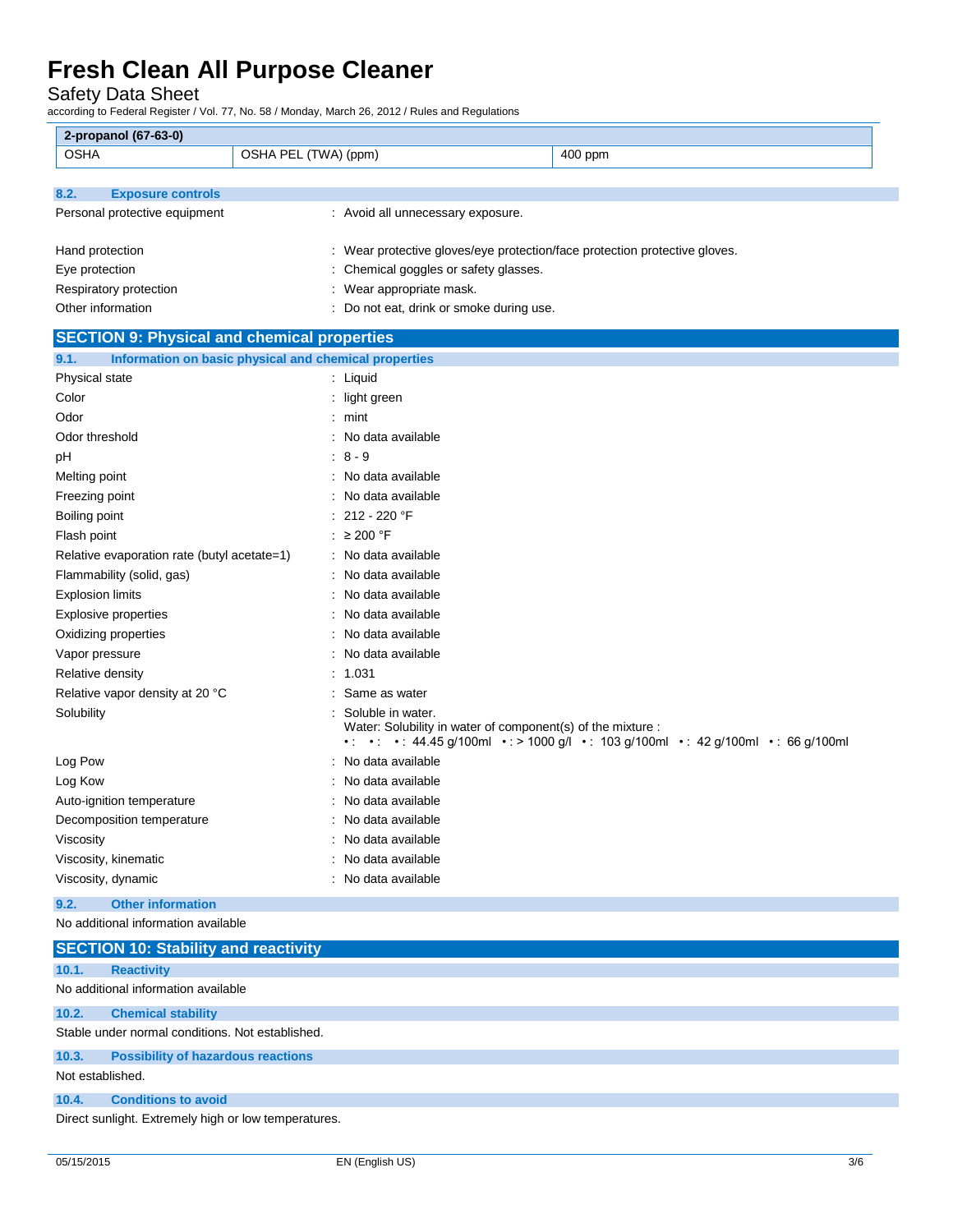Acute toxicity **in the case of the Case of the Case of the Case of the Case of the Case of the Case of the Case of the Case of the Case of the Case of the Case of the Case of the Case of the Case of the Case of the Case of** 

**SECTION 12: Ecological information**

Safety Data Sheet

according to Federal Register / Vol. 77, No. 58 / Monday, March 26, 2012 / Rules and Regulations

| 10.5. | Incompatible materials                       |
|-------|----------------------------------------------|
|       | Strong acids. Strong bases.                  |
| 10.6. | <b>Hazardous decomposition products</b>      |
|       | Fume, Carbon monoxide, Carbon dioxide.       |
|       | <b>SECTION 11: Toxicological information</b> |
|       |                                              |
| 11.1. | Information on toxicological effects         |

| 2-propanol (67-63-0)                                   |                                                                                                    |
|--------------------------------------------------------|----------------------------------------------------------------------------------------------------|
| LD50 oral rat                                          | 5045 mg/kg (Rat; OECD 401: Acute Oral Toxicity; Experimental value; 5840 mg/kg<br>bodyweight; Rat) |
| LD50 dermal rabbit                                     | 12870 mg/kg (Rabbit; Experimental value; Equivalent or similar to OECD 402; 16.4; Rabbit)          |
| LC50 inhalation rat (mg/l)                             | 73 mg/l/4h (Rat)                                                                                   |
| ATE US (oral)                                          | 5045.000 mg/kg body weight                                                                         |
| ATE US (dermal)                                        | 12870.000 mg/kg body weight                                                                        |
| ATE US (vapors)                                        | 73.000 mg/l/4h                                                                                     |
| ATE US (dust, mist)                                    | 73.000 mg/l/4h                                                                                     |
| Skin corrosion/irritation                              | : Not classified                                                                                   |
|                                                        | pH: 8 - 9                                                                                          |
| Serious eye damage/irritation                          | Not classified                                                                                     |
|                                                        | $pH: 8 - 9$                                                                                        |
| Respiratory or skin sensitization                      | Not classified                                                                                     |
| Germ cell mutagenicity                                 | Not classified                                                                                     |
| Carcinogenicity                                        | : Not classified                                                                                   |
| 2-propanol (67-63-0)                                   |                                                                                                    |
| IARC group                                             | 3 - Not classifiable                                                                               |
| Reproductive toxicity                                  | Not classified                                                                                     |
| Specific target organ toxicity (single exposure)       | : Not classified                                                                                   |
| Specific target organ toxicity (repeated<br>exposure)  | : Not classified                                                                                   |
| Aspiration hazard                                      | : Not classified                                                                                   |
| Potential Adverse human health effects and<br>symptoms | : Based on available data, the classification criteria are not met.                                |

| 4200 mg/l (96 h; Rasbora heteromorpha; Flow-through system)                                                                                                               |
|---------------------------------------------------------------------------------------------------------------------------------------------------------------------------|
| 10000 mg/l (48 h; Daphnia magna)                                                                                                                                          |
| 9640 mg/l (96 h; Pimephales promelas; Lethal)                                                                                                                             |
| 13299 mg/l (48 h; Daphnia magna)                                                                                                                                          |
| > 1000 mg/l (72 h; Scenedesmus subspicatus; Growth rate)                                                                                                                  |
| 1800 mg/l (72 h; Algae; Cell numbers)                                                                                                                                     |
|                                                                                                                                                                           |
|                                                                                                                                                                           |
| Not established.                                                                                                                                                          |
|                                                                                                                                                                           |
| Readily biodegradable in water. Biodegradable in the soil. Biodegradable in the soil under<br>anaerobic conditions. No (test)data on mobility of the substance available. |
| 1.19 g $O_2$ /g substance                                                                                                                                                 |
|                                                                                                                                                                           |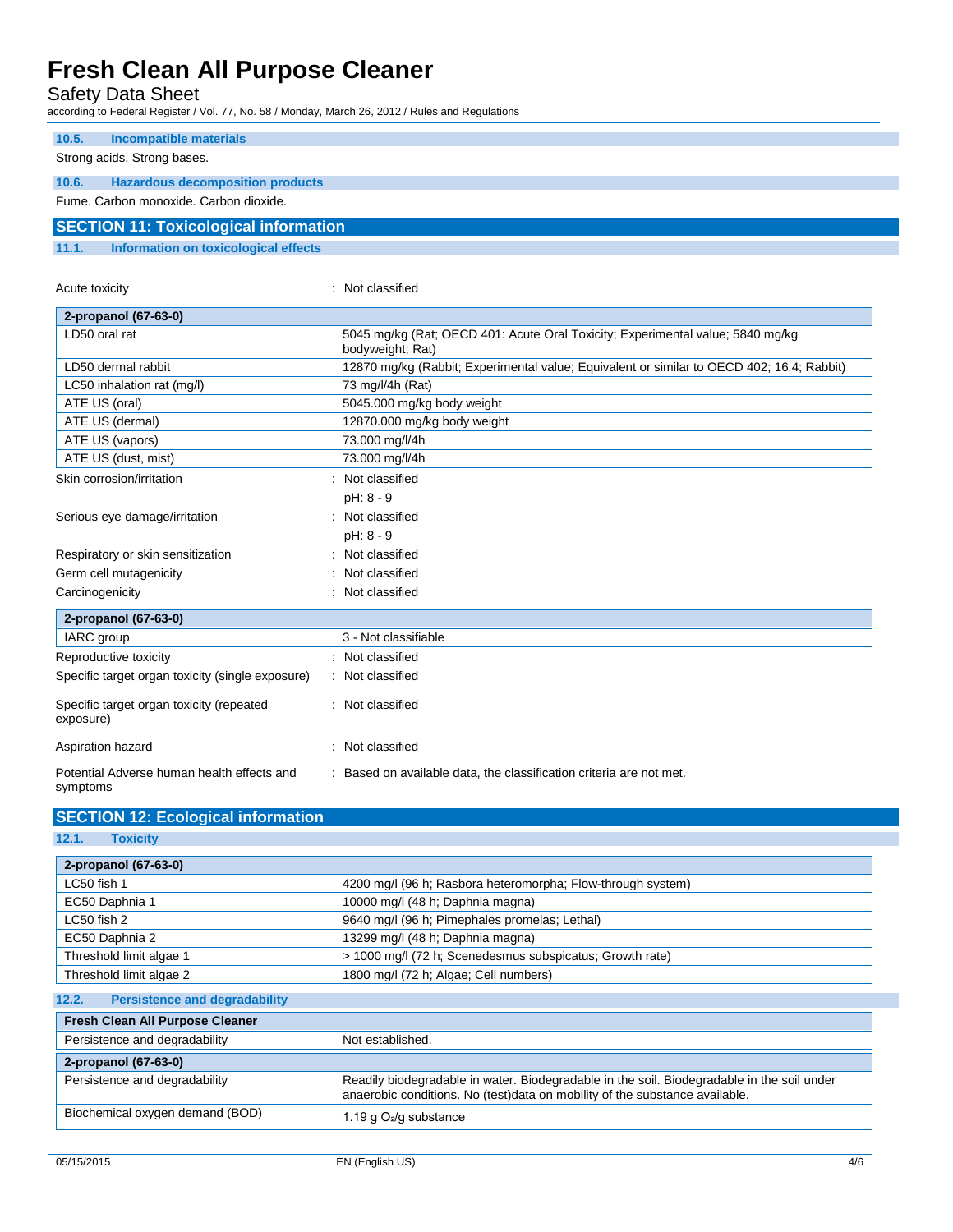### Safety Data Sheet

according to Federal Register / Vol. 77, No. 58 / Monday, March 26, 2012 / Rules and Regulations

| 2-propanol (67-63-0)                                                                                                  |                                                                           |
|-----------------------------------------------------------------------------------------------------------------------|---------------------------------------------------------------------------|
| Chemical oxygen demand (COD)                                                                                          | 2.23 g O <sub>2</sub> /g substance                                        |
| ThOD                                                                                                                  | 2.40 g O <sub>2</sub> /g substance                                        |
| BOD (% of ThOD)                                                                                                       | 0.49 % ThOD                                                               |
| 12.3.<br><b>Bioaccumulative potential</b>                                                                             |                                                                           |
| Fresh Clean All Purpose Cleaner                                                                                       |                                                                           |
| Bioaccumulative potential                                                                                             | Not established.                                                          |
| 2-propanol (67-63-0)                                                                                                  |                                                                           |
| Log Pow                                                                                                               | 0.05 (Experimental value)                                                 |
| Bioaccumulative potential                                                                                             | Low potential for bioaccumulation (Log Kow $<$ 4).                        |
| 12.4.<br><b>Mobility in soil</b>                                                                                      |                                                                           |
| 2-propanol (67-63-0)                                                                                                  |                                                                           |
| Surface tension                                                                                                       | 0.021 N/m (25 °C)                                                         |
| 12.5.<br><b>Other adverse effects</b>                                                                                 |                                                                           |
| Effect on the global warming                                                                                          | : No known ecological damage caused by this product.                      |
|                                                                                                                       |                                                                           |
| Other information                                                                                                     | : Avoid release to the environment.                                       |
| <b>SECTION 13: Disposal considerations</b>                                                                            |                                                                           |
| 13.1.<br><b>Waste treatment methods</b>                                                                               |                                                                           |
| Waste disposal recommendations                                                                                        | : Dispose in a safe manner in accordance with local/national regulations. |
| Ecology - waste materials                                                                                             | : Avoid release to the environment.                                       |
| <b>SECTION 14: Transport information</b>                                                                              |                                                                           |
|                                                                                                                       |                                                                           |
| <b>Department of Transportation (DOT)</b><br>In accordance with DOT                                                   |                                                                           |
| Not regulated for transport                                                                                           |                                                                           |
| <b>Additional information</b>                                                                                         |                                                                           |
| Other information                                                                                                     | : No supplementary information available.                                 |
|                                                                                                                       |                                                                           |
| <b>ADR</b>                                                                                                            |                                                                           |
| No additional information available                                                                                   |                                                                           |
| <b>Transport by sea</b>                                                                                               |                                                                           |
| No additional information available                                                                                   |                                                                           |
| Air transport                                                                                                         |                                                                           |
| No additional information available                                                                                   |                                                                           |
| <b>SECTION 15: Regulatory information</b>                                                                             |                                                                           |
| 15.1. US Federal regulations                                                                                          |                                                                           |
| 2-propanol (67-63-0)                                                                                                  |                                                                           |
| Listed on the United States TSCA (Toxic Substances Control Act) inventory<br>Listed on United States SARA Section 313 |                                                                           |
| 15.2. International regulations                                                                                       |                                                                           |
| <b>CANADA</b><br>No additional information available                                                                  |                                                                           |
| <b>EU-Regulations</b><br>No additional information available                                                          |                                                                           |
| Classification according to Regulation (EC) No. 1272/2008 [CLP]<br>No additional information available                |                                                                           |